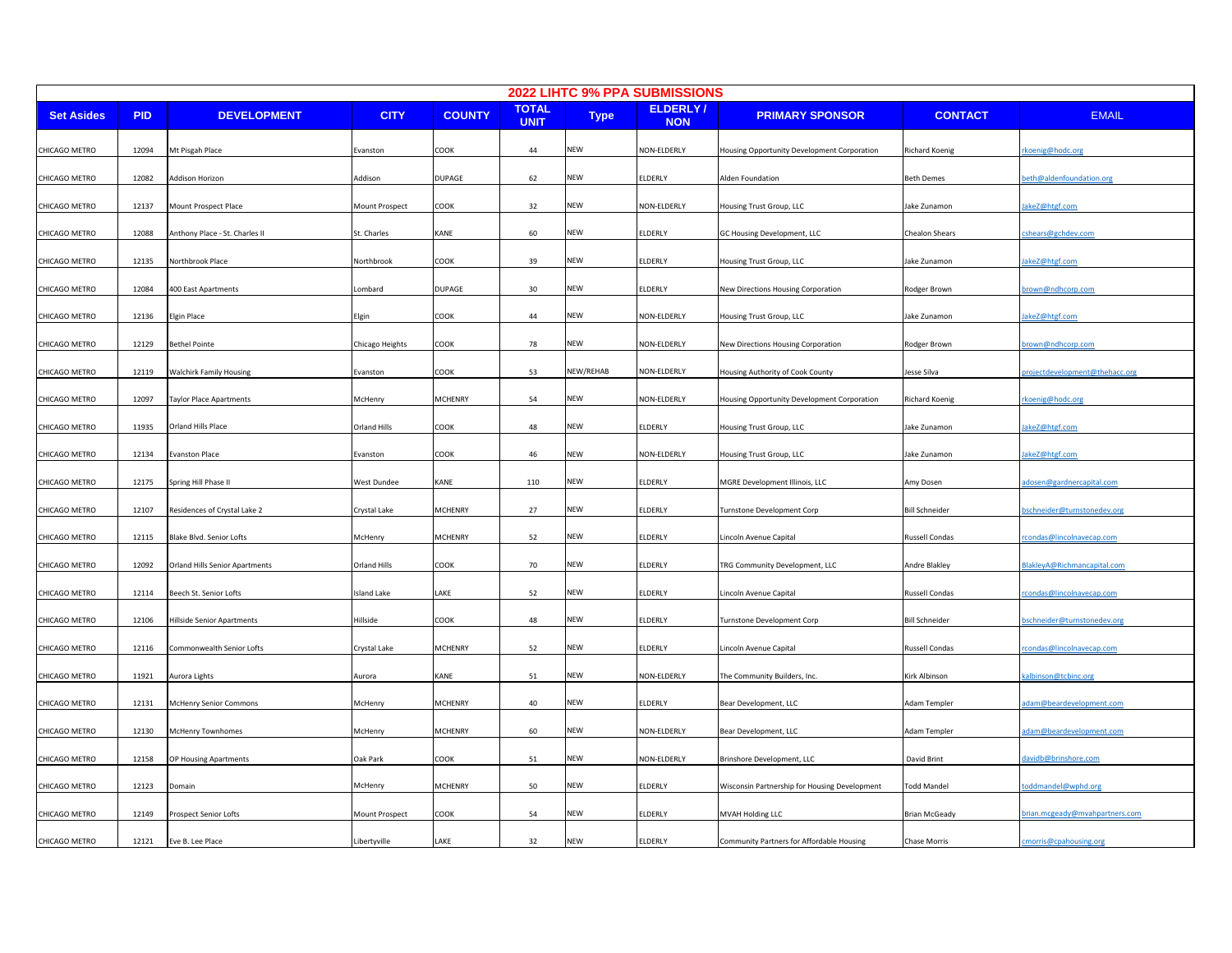| 2022 LIHTC 9% PPA SUBMISSIONS |            |                                          |             |                |                             |             |                               |                                                                    |                              |                                  |
|-------------------------------|------------|------------------------------------------|-------------|----------------|-----------------------------|-------------|-------------------------------|--------------------------------------------------------------------|------------------------------|----------------------------------|
| <b>Set Asides</b>             | <b>PID</b> | <b>DEVELOPMENT</b>                       | <b>CITY</b> | <b>COUNTY</b>  | <b>TOTAL</b><br><b>UNIT</b> | <b>Type</b> | <b>ELDERLY/</b><br><b>NON</b> | <b>PRIMARY SPONSOR</b>                                             | <b>CONTACT</b>               | <b>EMAIL</b>                     |
| CHICAGO METRO                 | 12171      | ohnsburg Workforce Housing               | Johnsburg   | <b>MCHENRY</b> | 49                          | NEW         | NON-ELDERLY                   | General Capital Development, LLC                                   | David Weiss                  | lavid@generalcapitalgroup.com    |
| CHICAGO METRO                 | 12154      | Exmoor and Roosevelt                     | Glen Elyn   | <b>DUPAGE</b>  | 56                          | NEW         | NON-ELDERLY                   | Full Circle Communities, Inc.                                      | <b>Lindsey Haines</b>        | naines@fccommunities.org         |
| CHICAGO METRO                 | 11958      | CCHI Highwood                            | Highwood    | LAKE           | 44                          | NEW         | NON-ELDERLY                   | Full Circle Communities, Inc.                                      | Joshua Wilmoth               | vilmoth@fccommunities.org        |
| CHICAGO METRO                 | 12161      | St. Elizabeth Senior Residences Phase II | Channahon   | WILL           | 61                          | NEW         | ELDERLY                       | Hope Bound Development Corporation                                 | Michael Simelton             | nsimelton@hajoliet.org           |
| CHICAGO METRO                 | 12102      | ilac Apartments                          | Lombard     | DUPAGE         | 42                          | NEW         | NON-ELDERLY                   | Celadon Partners, LLC                                              | Scott Henry                  | henry@celadonco.com              |
| CITY OF CHICAGO               | 12117      | 4458 N Clarendon                         | Chicago     | соок           | 50                          | NEW         | NON-ELDERLY                   | Heartland Housing, Inc.                                            | Earl Chase                   | chase@heartlandalliance.org      |
| CITY OF CHICAGO               | 11536      | Calhoun School Redevelopment             | Chicago     | COOK           | 66                          | NEW         | NON-ELDERLY                   | Heartland Housing, Inc.                                            | Earl Chase                   | echase@heartlandalliance.org     |
| CITY OF CHICAGO               | 12146      | Chinatown Multifamily                    | Chicago     | COOK           | 50                          | NEW         | NON-ELDERLY                   | Michaels Development Company, LP                                   | James Weglarz                | <u>weglarz@tmo.com</u>           |
| CITY OF CHICAGO               | 12126      | 45th and Cottage Grove Phase II          | Chicago     | COOK           | 70                          | NEW         | NON-ELDERLY                   | Michaels Development Company I, LP                                 | Andrea Keeney                | <u>keeney@tmo.com</u>            |
| CITY OF CHICAGO               | 12150      | JNAH - Irving Park                       | Chicago     | COOK           | 45                          | <b>NEW</b>  | NON-ELDERLY                   | <b>Full Circle Communities</b>                                     | Mary Donoghue                | ndonoghue@fccommunities.org      |
| CITY OF CHICAGO               | 12089      | Thrive Englewood II Apartments           | Chicago     | COOK           | 44                          | NEW         | NON-ELDERLY                   | DL3 Realty Advisors, LLC                                           | Tania Kadakia                | kadakia@dl3realty.com            |
| CITY OF CHICAGO               | 12177      | eClaire A-South                          | Chicago     | COOK           | 79                          | <b>NEW</b>  | ELDERLY                       | <b>Habitat Acquisitions Company</b>                                | Jeff Head                    | ead1@habitat.com                 |
| CITY OF CHICAGO               | 12145      | Assemble Chicago 9 Pct                   | Chicago     | COOK           | 39                          | NEW         | NON-ELDERLY                   | The Community Builders, Inc.                                       | Kemena Brooks                | emena.brooks@tcbinc.org          |
| CITY OF CHICAGO               | 12128      | The Regenerator                          | Chicago     | COOK           | 42                          | NEW         | NON-ELDERLY                   | <b>Englewood Rising Collective</b>                                 | Rami Nashashbi               | ami@imancentral.org              |
| CITY OF CHICAGO               | 11795      | Southbridge Phase 1C                     | Chicago     | COOK           | 105                         | NEW         | NON-ELDERLY                   | The Community Builders, Inc.                                       | Kemena Brooks                | emena.brooks@tcbinc.org          |
| CITY OF CHICAGO               | 11966      | mani Village Senior Residences           | Chicago     | COOK           | 70                          | NEW         | ELDERLY                       | Trinity 95th & Cottage Grove Planned Community<br>Development, LLC | Patricia L. Eggleston        | eggles358@aol.com                |
| CITY OF CHICAGO               | 12103      | Marquette Village                        | Chicago     | COOK           | 129                         | <b>NEW</b>  | NON-ELDERLY                   | 5T Development Partners LLC                                        | <b>Steve Thomas</b>          | thomas@5tdevelopmentpartners.com |
| CITY OF CHICAGO               | 12096      | <b>Nuestro Pueblo Preservation</b>       | Chicago     | COOK           | 75                          | REHAB       | NON-ELDERLY                   | Bickerdike Redevelopment Corporation                               | Joy Aruguete                 | oyaruguete@bickerdike.org        |
| CITY OF CHICAGO               | 12178      | Parkside 4 Phase 3                       | Chicago     | COOK           | 99                          | NEW         | NON-ELDERLY                   | Holsten Real Estate Development Corporation                        | Peter Holsten                | eterholsten@holstenchicago.com   |
| CITY OF CHICAGO               | 12143      | Prairie District Apartments              | Chicago     | COOK           | 80                          | ACQ./REHAB  | NON-ELDERLY                   | Mercy Housing Lakefront                                            | Edgar Flagg                  | dgar.flagg@mercyhousing.org      |
| CITY OF CHICAGO               | 12101      | <b>Boulevard Apartments Preservation</b> | Chicago     | COOK           | 70                          | REHAB       | NON-ELDERLY                   | <b>Bickerdike Redevelopment Corporation</b>                        | Joy Aruguete                 | oyaruguete@bickerdike.org        |
| CITY OF CHICAGO               | 12174      | <b>Nest Humboldt Park (TBD)</b>          | Chicago     | COOK           | 60                          | NEW         | NON-ELDERLY                   | 548 Development LLC                                                | Robert A. J. Patton          | jpatton@548capital.com           |
| CITY OF CHICAGO               | 11929      | arle School Family Residences            | Chicago     | COOK           | 63                          | ACQ./REHAB  | NON-ELDERLY                   | Celesterling Foundation dba Phoenix Foundation                     | <b>Sterling Gildersleeve</b> | terlingg@phxrecovery.com         |
| CITY OF CHICAGO               | 12090      | Galleria 89                              | Chicago     | COOK           | 45                          | NEW/REHAB   | NON-ELDERLY                   | 548 Development LLC                                                | Robert A. J. Patton          | jpatton@548capital.com           |
| CITY OF CHICAGO               | 11706      | Belray Apartments                        | Chicago     | соок           | 95                          | NEW/REHAB   | NON-ELDERLY                   | Mercy Housing Lakefront                                            | <b>Fodd Wolcott</b>          | wolcott@mercyhousing.org         |
| CITY OF CHICAGO               | 12167      | Churchview Townhomes                     | Chicago     | COOK           | 43                          | <b>NEW</b>  | NON-ELDERLY                   | <b>MVAH States Holding LLC</b>                                     | <b>Brian McGeady</b>         | brian.mcgeady@mvahpartners.com   |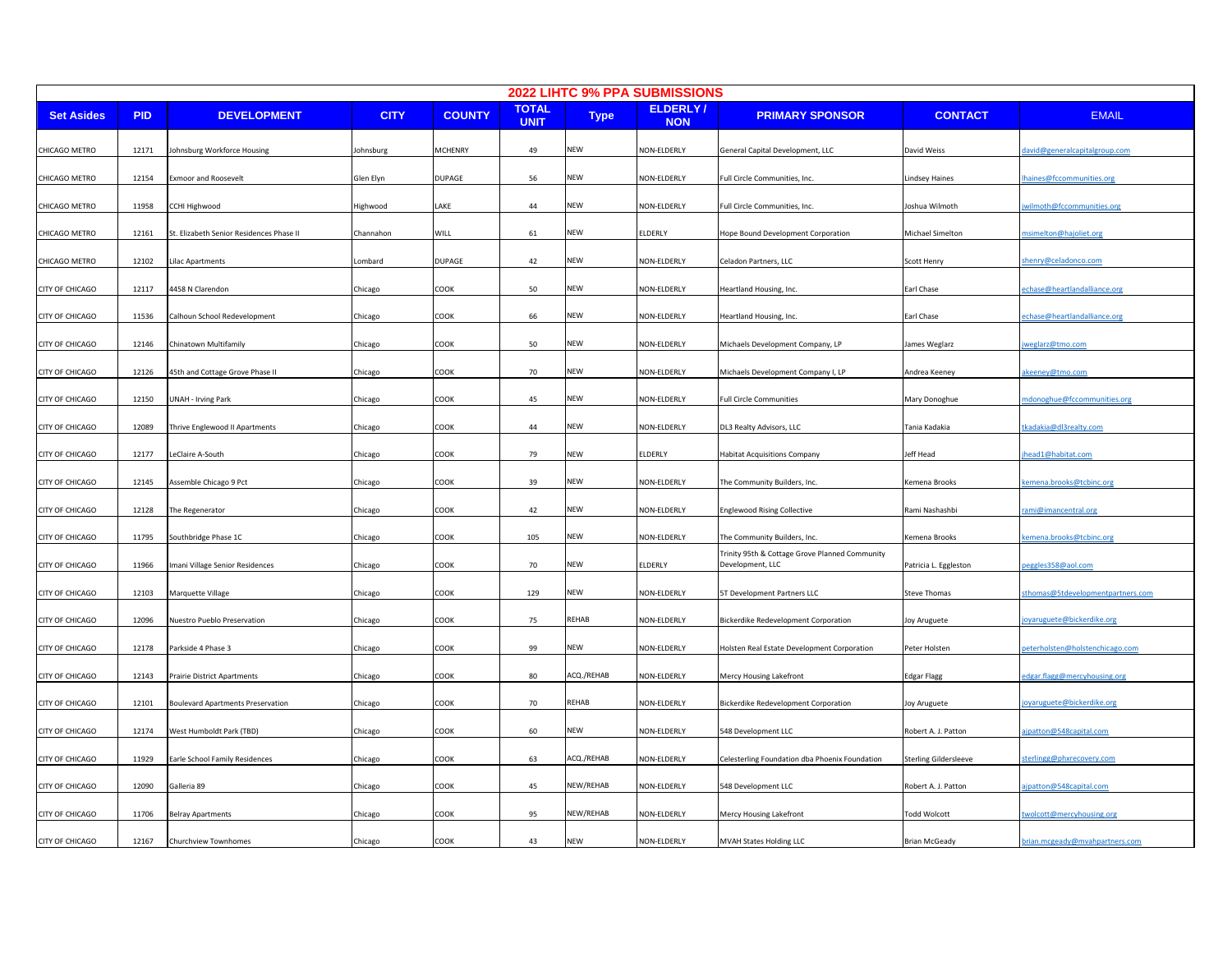| 2022 LIHTC 9% PPA SUBMISSIONS |            |                                                           |             |                 |                             |             |                               |                                              |                         |                               |  |
|-------------------------------|------------|-----------------------------------------------------------|-------------|-----------------|-----------------------------|-------------|-------------------------------|----------------------------------------------|-------------------------|-------------------------------|--|
| <b>Set Asides</b>             | <b>PID</b> | <b>DEVELOPMENT</b>                                        | <b>CITY</b> | <b>COUNTY</b>   | <b>TOTAL</b><br><b>UNIT</b> | <b>Type</b> | <b>ELDERLY/</b><br><b>NON</b> | <b>PRIMARY SPONSOR</b>                       | <b>CONTACT</b>          | <b>EMAIL</b>                  |  |
| CITY OF CHICAGO               | 11797      | 1535 N. Pulaski Road Elderly                              | Chicago     | COOK            | 61                          | NEW         | ELDERLY                       | Hispanic Housing Development Corporation     | Hipolito Roldan         | roldan@hhdevcorp.com          |  |
| CITY OF CHICAGO               | 12162      | Lawndale ReDefined                                        | Chicago     | COOK            | 60                          | NEW         | NON-ELDERLY                   | Lawndale Redefined                           | <b>Cornelius Griggs</b> | :griggs@griggsandmitchell.com |  |
| <b>CITY OF CHICAGO</b>        | 12032      | Senior Village II                                         | Chicago     | COOK            | 74                          | NEW         | <b>ELDERLY</b>                | The Renaissance Collaborative, Inc.          | Patricia Abrams         | abrams@trcwabash.org          |  |
| CITY OF CHICAGO               | 11762      | South Shore 75th St. Redevelopment                        | Chicago     | COOK            | 84                          | NEW, REHAB  | NON-ELDERLY                   | Delee Development, LLC                       | <b>Tyler Deroo</b>      | yler@de-lee.com               |  |
| CITY OF CHICAGO               | 12163      | Englewood Microgrid Campus Transformation Housing Chicago |             | COOK            | 40                          | NEW         | NON-ELDERLY                   | <b>VLV Development</b>                       | Van Vincent             | lv@Vlvdevelopment.com         |  |
| CITY OF CHICAGO               | 11498      | St. Edmund's Gardens                                      | Chicago     | COOK            | 37                          | NEW/REHAB   | NON-ELDERLY                   | St. Edmund's Redevelopment Corporation       | Cecelia Hunt            | eceliahunt@stedmundsrc.org    |  |
| CITY OF CHICAGO               | 11414      | PGS Cloud Apartments 9%                                   | Chicago     | COOK            | 59                          | NEW         | NON-ELDERLY                   | Peoples Co-Op for Affordable Elderly Housing | Fred L. Bonner          | bonheur@ameritech.net         |  |
| NON-METRO                     | 12083      | Northside Lofts                                           | Aledo       | MERCER          | 30                          | NEW/REHAB   | NON-ELDERLY                   | Rock Island Economic Growth Corporation      | Jon Davidshofer         | davidshofer@growthcorp.org    |  |
| NON-METRO                     | 11578      | Warrior Place Apartments of Casey                         | Casey       | <b>CLARK</b>    | 56                          | NEW         | NON-ELDERLY                   | Illinois Affordable Housing, NFP             | Jeremy Yost             | eremy@yost-management.com     |  |
| NON-METRO                     | 11931      | Wildwood Trace                                            | Elgin       | KANE            | 50                          | NEW         | NON-ELDERLY                   | Association for Individual Development       | Lore Baker              | baker@AIDcares.org            |  |
| NON-METRO                     | 12098      | Gemini Senior Living                                      | Oswego      | KENDALL         | 48                          | NEW         | ELDERLY                       | Northpointe Development II Corp              | Jake Victor             | ake@northpointedev.com        |  |
| NON-METRO                     | 11924      | Rimini Place                                              | Virden      | MACOUPIN        | 28                          | NEW         | NON-ELDERLY                   | Macoupin Housing Services                    | Dionne Wyatt            | Dionne@teamhousingcenter.com  |  |
| NON-METRO                     | 12151      | El Paso Senior Living                                     | El Paso     | WOODFORD        | 37                          | NEW         | <b>ELDERLY</b>                | Visionary Ventures NFP Corporation           | Shelly Tucciarelli      | tucciarelli.vvnfp@gmail.com   |  |
| NON-METRO                     | 12111      | Seminary Lofts                                            | Downs       | MCLEAN          | 60                          | NEW         | NON-ELDERLY                   | Lincoln Avenue Capital                       | <b>Russell Condas</b>   | condas@lincolnavecap.com      |  |
| NON-METRO                     | 12164      | Avalon at Morris                                          | Morris      | GRUNDY          | 56                          | NEW         | NON-ELDERLY                   | Domera Development, LLC                      | Nathan Joseph           | athan.joseph@domeradev.com    |  |
| NON-METRO                     | 12110      | Willis Senior Lofts                                       | Rochelle    | OGLE            | 69                          | NEW         | <b>ELDERLY</b>                | Lincoln Avenue Capital                       | <b>Russell Condas</b>   | condas@lincolnavecap.com      |  |
| NON-METRO                     | 12125      | <b>Redding Pointe</b>                                     | Rantoul     | CHAMPAIGN       | 58                          | NEW         | NON-ELDERLY                   | Housing Services Alliance, Inc.              | Liam McGuigan           | am@coventrycg.com             |  |
| NON-METRO                     | 12153      | Lofts at Hickory Grove                                    | Rochelle    | OGLE            | 62                          | <b>NEW</b>  | NON-ELDERLY                   | MVAH Holding LLC                             | <b>Brian McGeady</b>    | rian.mcgeady@mvahpartners.com |  |
| NON-METRO                     | 12148      | Field Circle Townhomes                                    | Freeport    | STEPHENSON      | 59                          | NEW         | NON-ELDERLY                   | MVAH Holding LLC                             | <b>Brian McGeady</b>    | rian.mcgeady@mvahpartners.com |  |
| NON-METRO                     | 12156      | Stellon Square                                            | Diamond     | <b>GRUNDY</b>   | 67                          | NEW         | ELDERLY                       | MVAH Holding LLC                             | <b>Brian McGeady</b>    | rian.mcgeady@mvahpartners.com |  |
| NON-METRO                     | 11823      | North Point Homes of Sullivan                             | Sullivan    | <b>MOULTRIE</b> | 37                          | NEW         | NON-ELDERLY                   | North Lake Community Development             | Laurrie Minor           | director@sullivanchamber.com  |  |
| NON-METRO                     | 12100      | DeVille Manor                                             | Oswego      | KENDALL         | 42                          | NEW         | <b>ELDERLY</b>                | Housing Services Alliance, Inc.              | Liam McGuigan           | am@coventrycg.com             |  |
| NON-METRO                     | 12152      | Griswold Estates                                          | White Hall  | GREENE          | 52                          | NEW         | NON-ELDERLY                   | Apple Prairie Residential Services           | <b>Shelly Mason</b>     | mason@gchousing.org           |  |
| NON-METRO                     | 11942      | Flax Meadow Townhomes II                                  | Highland    | MADISON         | 32                          | <b>NEW</b>  | ELDERLY                       | Turnstone Development Corp                   | <b>Bill Schneider</b>   | schneider@turnstonedev.org    |  |
| NON-METRO                     | 11825      | Portland Point                                            | Morrison    | WHITESIDE       | 40                          | NEW/REHAB   | NON-ELDERLY                   | Turnstone Development Corp                   | <b>Bill Schneider</b>   | schneider@turnstonedev.org    |  |
| NON-METRO                     | 12118      | <b>Timber Trails Apartments</b>                           | Harrisburg  | Saline          | 50                          | NEW         | NON-ELDERLY                   | Timber Trails Apartments, LP TBD             | George Dinges           | george@devservicesgroup.com   |  |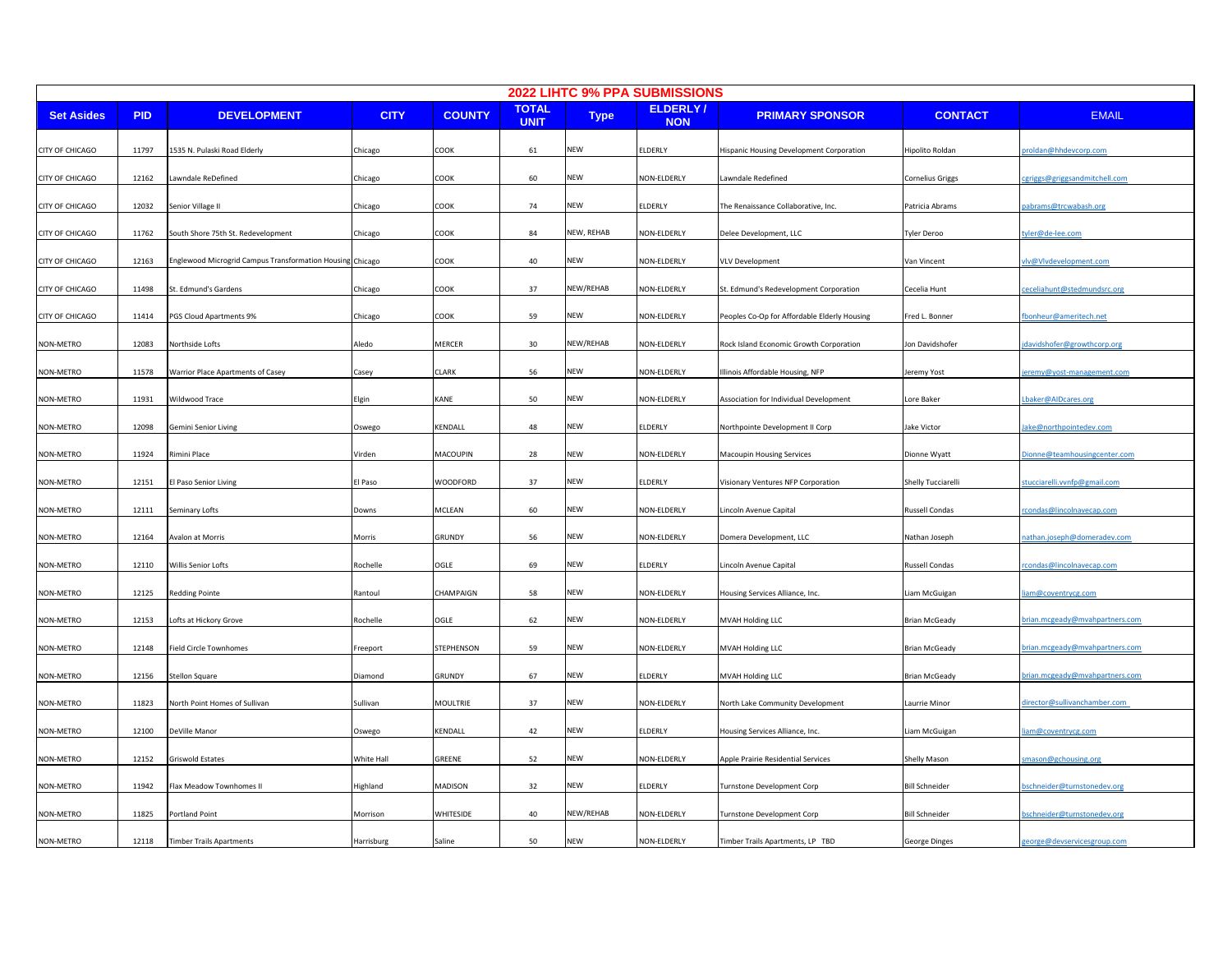| 2022 LIHTC 9% PPA SUBMISSIONS |            |                                            |                         |               |                             |             |                        |                                               |                    |                                   |
|-------------------------------|------------|--------------------------------------------|-------------------------|---------------|-----------------------------|-------------|------------------------|-----------------------------------------------|--------------------|-----------------------------------|
| <b>Set Asides</b>             | <b>PID</b> | <b>DEVELOPMENT</b>                         | <b>CITY</b>             | <b>COUNTY</b> | <b>TOTAL</b><br><b>UNIT</b> | <b>Type</b> | ELDERLY/<br><b>NON</b> | <b>PRIMARY SPONSOR</b>                        | <b>CONTACT</b>     | <b>EMAIL</b>                      |
| OTHER METRO                   | 11798      | Fairview Senior Apartments                 | Normal                  | MCLEAN        | 41                          | ACQ/REHAB   | ELDERLY                | Laborers' Home Development Corp               | Jayne Lourash      | ourash@laborershdc.org            |
| OTHER METRO                   | 12109      | Concord Villas - Midway Court Rev. Phase 1 | Marion                  | WILLIAMSON    | 34                          | NEW         | NON-ELDERLY            | SI Affordable Housing, LLC                    | Greg Budslick      | budslick@frontier.com             |
| OTHER METRO                   | 11916      | <b>Bradley Pointe Residences</b>           | Bradley                 | KANKAKEE      | 50                          | NEW         | ELDERLY                | New Directions Housing Corporation            | Rodger Brown       | rown@ndhcorp.com                  |
| OTHER METRO                   | 12064      | Thomas Place                               | Rockford                | WINNEBAGO     | 24                          | NEW/REHAB   | NON-ELDERLY            | Winnebago Home Association                    | Alan Zais          | zais@nireach.org                  |
| OTHER METRO                   | 12127      | Lafayette Apartments                       | Rockford                | WINNEBAGO     | 54                          | ACQ./REHAB  | NON-ELDERLY            | Zion Development Corporation                  | Bob Campbell       | obcampbell@ziondevelopment.com    |
| OTHER METRO                   | 12155      | Newport Senior Living                      | Machesney Park          | WINNEBAGO     | 48                          | NEW         | ELDERLY                | Northpointe Development II Corp               | lake Victor        | ake@northpointedev.com            |
| OTHER METRO                   | 12133      | Goshen Heights                             | Edwardsville            | MADISON       | 62                          | NEW         | ELDERLY                | McCormack Baron Salazar                       | Anne Stevenson     | Anne.Stevenson@McCormackBaron.com |
| OTHER METRO                   | 12147      | Belleville Art Lofts                       | Belleville              | ST. CLAIR     | 60                          | NEW         | NON-ELDERLY            | McCormack Baron Salazar                       | Anne Stevenson     | nne.Stevenson@McCormackBaron.com  |
| OTHER METRO                   | 12140      | 120 South Residences                       | <b>Fairview Heights</b> | ST. CLAIR     | 61                          | NEW         | ELDERLY                | New Life in Christ Interdenominational Church | Geoffery Dudley Sr | ishopdudley@nlicic.org            |
| OTHER METRO                   | 12139      | Bristol Place Senior Residences            | Champaign               | CHAMPAIGN     | 60                          | NEW         | ELDERLY                | Hope Bound Community Development Corporation  | Michael Simelton   | simelton@hajoliet.org             |
| OTHER METRO                   | 12141      | Taylor Residences                          | Springfield             | SANGAMON      | 40                          | NEW         | NON-ELDERLY            | Growth International, Inc                     | Kenneth Porter     | porter@abundantfaith.org          |
| OTHER METRO                   | 12142      | Valley Homes                               | Rock Island             | ROCK ISLAND   | 50                          | <b>NEW</b>  | ELDERLY                | <b>Community Home Partners</b>                | Barb Tobin         | irector@riha4rent.org             |
| <b>OTHER METRO</b>            | 12113      | Prospect Senior Lofts                      | Bloomington             | MCLEAN        | 69                          | NEW         | ELDERLY                | Lincoln Avenue Capital                        | Russell Condas     | condas@lincolnavecap.com          |
| OTHER METRO                   | 12112      | Federal Senior Lofts                       | Urbana                  | CHAMPAIGN     | 69                          | NEW         | ELDERLY                | Lincoln Avenue Capital                        | Russell Condas     | condas@lincolnavecap.com          |
| OTHER METRO                   | 12180      | Riverwalk Homes 2 (Building C)             | Joliet                  | WILL          | 64                          | NEW, REHAB  | NON-ELDERLY            | Holsten Real Estate Development Corporation   | Peter Holsten      | eterholsten@holstenchicago.com    |
| OTHER METRO                   | 12165      | Avalon at Sycamore                         | Sycamore                | <b>DEKALB</b> | 56                          | NEW         | NON-ELDERLY            | Domera Development, LLC                       | Nathan Joseph      | athan.joseph@domeradev.com        |
| OTHER METRO                   | 12166      | Avalon at O'Fallon                         | O'Fallon                | ST. CLAIR     | 56                          | <b>NEW</b>  | NON-ELDERLY            | Domera Development, LLC                       | Nathan Joseph      | athan.joseph@domeradev.com        |
| OTHER METRO                   | 12093      | <b>Access South Cook</b>                   | Park Forest             | COOK          | 44                          | NEW         | NON-ELDERLY            | Home First, LLC                               | Dena Bell          | lbell@iff.org                     |
| OTHER METRO                   | 11765      | <b>Stevens Apartments</b>                  | <b>Wood River</b>       | MADISON       | 46                          | NEW         | NON-ELDERLY            | Housing Solutions, Inc.                       | Andy Hightower     | ndyhightower@mchail.org           |
| OTHER METRO                   | 11812      | Solomon Residences                         | Rock Island             | ROCK ISLAND   | 32                          | NEW         | NON-ELDERLY            | Zion Development Corporation                  | Bob Campbell       | obcampbell@ziondevelopment.com    |
| OTHER METRO                   | 12159      | Power of Change Senior Housing             | Cahokia Heights         | ST. CLAIR     | 50                          | NEW         | ELDERLY                | The Oakland Group                             | Michael Duffy      | nike@roanoke-construction.com     |
| OTHER METRO                   | 11959      | Parker Glen II                             | Champaign               | CHAMPAIGN     | 60                          | NEW         | NON-ELDERLY            | Housing Services Alliance, Inc.               | Liam McGuigan      | am@coventrycg.com                 |
| OTHER METRO                   | 12169      | The Gardens at Wingate                     | Belleville              | ST. CLAIR     | 58                          | NEW         | NON-ELDERLY            | Southwestern Illinois Development Authority   | Destini Lednicky   | lednicky@swida.org                |
| OTHER METRO                   | 12170      | Center Pointe                              | Troy                    | MADISON       | 60                          | NEW         | ELDERLY                | Southwestern Illinois Development Authority   | Destini Lednicky   | lednicky@swida.org                |
| OTHER METRO                   | 12179      | Riverwalk Homes 1 (Building A)             | Ioliet                  | WILL          | 71                          | NEW, REHAB  | NON-ELDERLY            | Holsten Real Estate Development Corporation   | Peter Holsten      | eterholsten@holstenchicago.com    |
| <b>OTHER METRO</b>            | 12181      | Riverwalk Homes 3 (Building D)             | Joliet                  | <b>WILL</b>   | 42                          | NEW, REHAB  | NON-ELDERLY            | Holsten Real Estate Development Corporation   | Peter Holsten      | peterholsten@holstenchicago.com   |